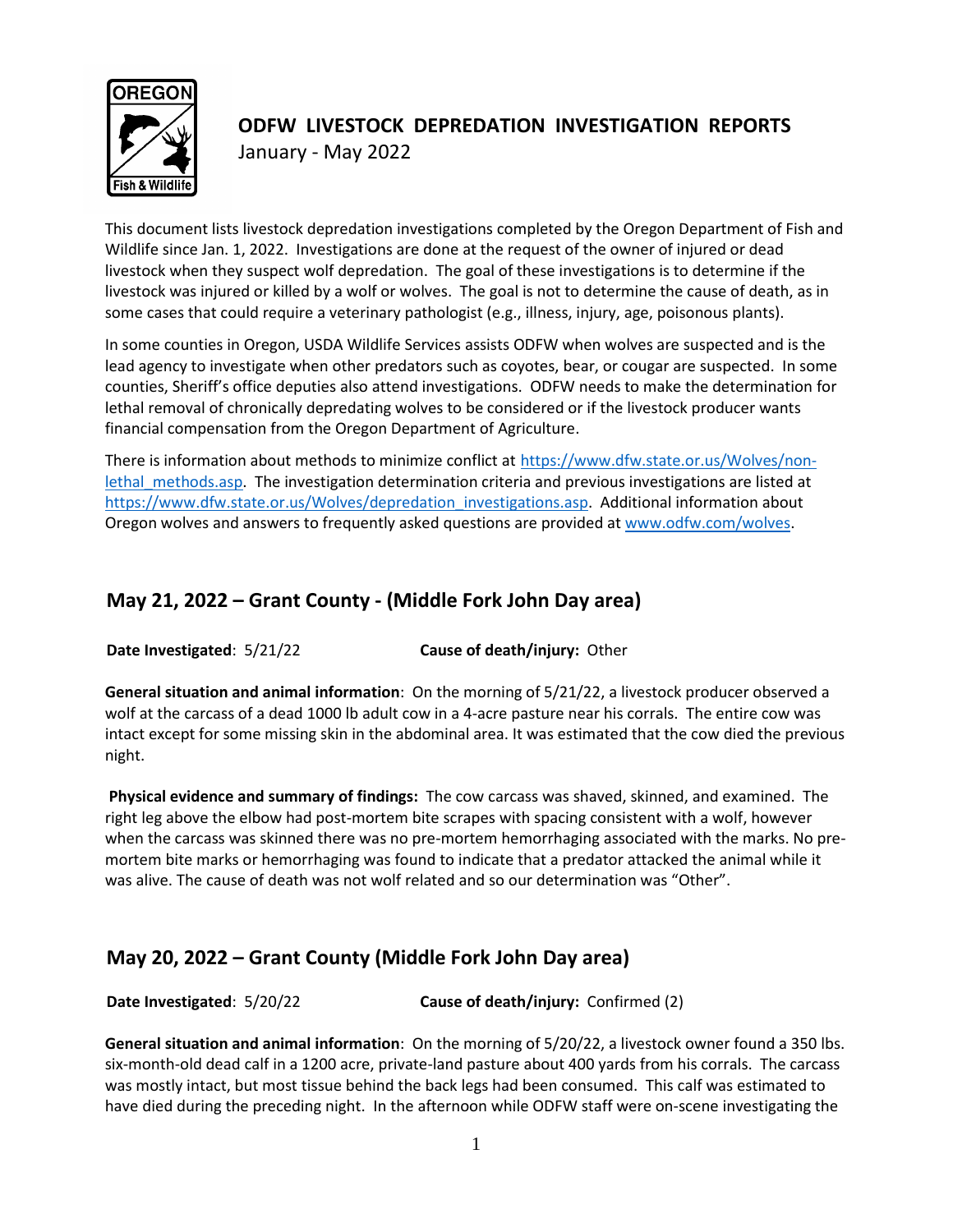first calf, the livestock producer found the remains of a 1-month-old calf. The second calf had been seen with injuries to the back end three to four days prior. The carcass was generally intact with multiple wounds to the hind end and back legs. The second calf was estimated to have died on May 19<sup>th</sup>.

**Physical evidence and summary of findings:** Portions of the hide of the first calf carcass were shaved, and all remaining hide was skinned and examined. There were >25 bite scrapes, punctures, and associated pre-mortem hemorrhage on the hind legs, front legs, and back of the neck indicating the calf had been attacked by a predator. Pre-mortem bites scrapes were up to % wide with underlying hemorrhaging on the hide as well as muscle tissue trauma on the front right leg above the hock. The bite scrape measurements, attack locations, and severity of the trauma is consistent with injuries caused by wolf attacks on calves. This area is known to be used by the Desolation pack with GPS collar location placing a wolf at the kill site around the suspected time of death. This depredation was attributed to the Desolation Pack. The second calf carcass was skinned and examined. There were multiple pre-mortem bite scrapes on the hind quarter and hemorrhaged muscle tissue trauma approximately two inches deep indicating a predator attack. There were several wounds, one of which was 5-inch diameter, that were rotted out and filled with maggots. There was evidence that the wounds were healing, and the calf did not die immediately from its injuries. The injuries occurred approximately three to four days prior to its death. GPS collar wolf locations were near where the calf was known to be on or about May 14<sup>th</sup>. The location of the bite marks and injuries to the calf are consistent with wolf attacks on live calves. This depredation was also attributed to the Desolation Pack.

#### **May 19, 2022 – Union County (Indian Creek area)**

**Date Investigated**: 5/19/22 **Cause of death/injury:** Other

**General situation and animal information**: On the morning of 5/19/22, a livestock owner found three dead goats in a 50 yd x 50 yd fenced enclosure located approximately 200 yds from their house. The goats ranged in age from 1-3 years and weight from 25-40 pounds. The viscera and front legs of one goat were mostly consumed with the skin peeled back on the front legs; the other two goats were intact. The goats had died during the preceding night.

**Physical evidence and summary of findings:** All three carcasses were shaved, skinned, and examined. There were bite punctures and pre-mortem hemorrhage on all three goats indicating they had been attacked by a predator. Bite punctures were  $3/16'' - 5/16''$  in diameter and the depth of trauma was up to 2". Location of hemorrhage included the neck and back on all three goats. The neck was broken on two goats and the back was broken on the other. There were fresh bear scat and tracks at the scene, and bear claw marks on a tree directly adjacent to the pen. The method of predation and the location and severity of injuries are consistent with bear attack. As such the determination for this investigation was "Other".

#### **May 19, 2022 – Baker County (Immigrant Gulch area)**

**Date Investigated:** 5/19/22 **Cause of death/injury:** Confirmed (2); Probable (1); Possible/unknown (3)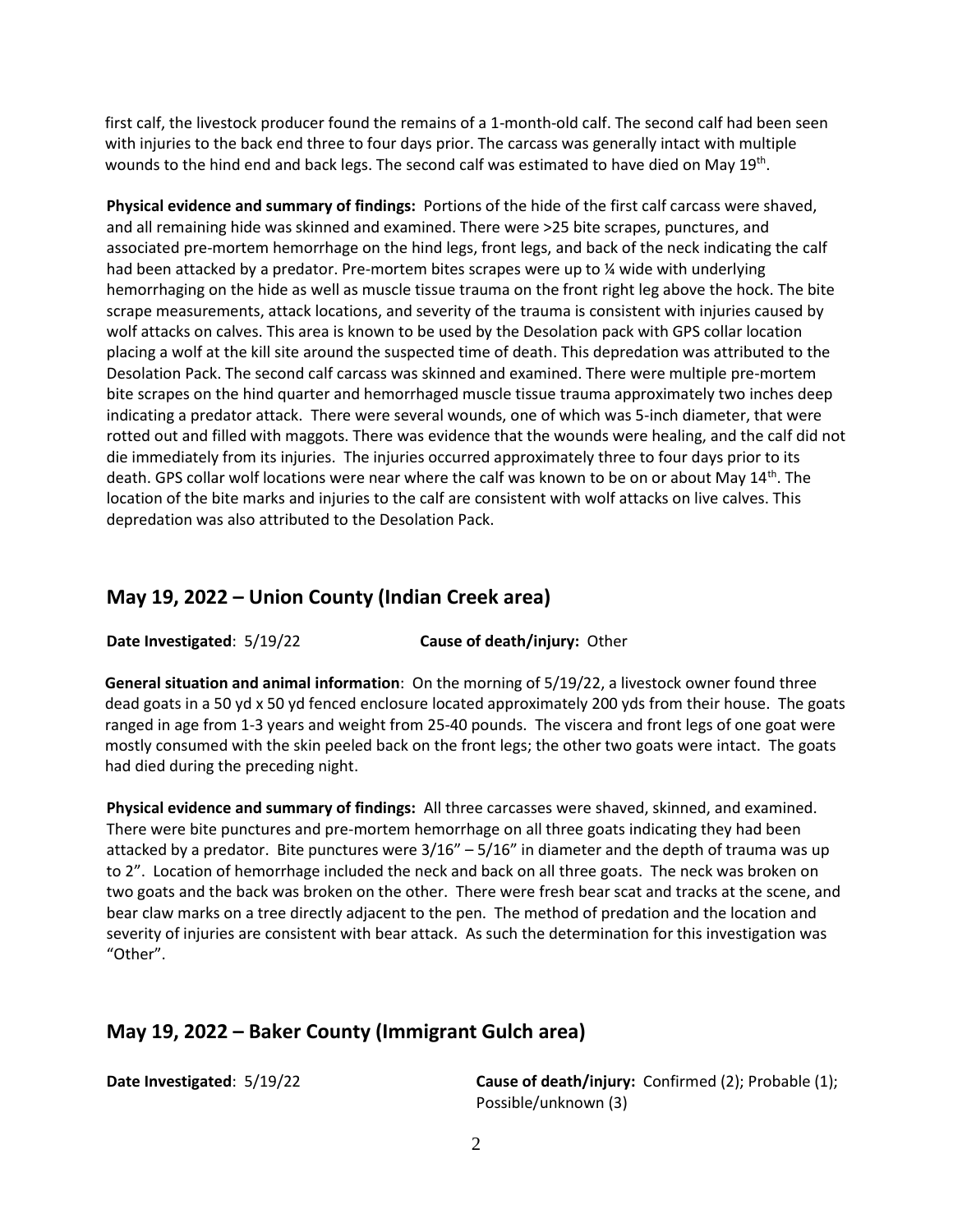**General situation and animal information**: On the afternoon of 5/17/22, a livestock producer found two injured calves while checking cattle in a 600-acre private land allotment. The calves were gathered and examined on 5/19/22. The injuries were estimated to be two to three weeks old. Four additional calves were also examined.

**Physical evidence and summary of findings:** The areas around the observed injuries on the first two calves were shaved and examined. Both calves had bite scrapes up to 1/8 inch wide on the outside of the hindquarters above the hocks with corresponding tissue trauma. The first calf had a 3  $\frac{1}{2}$  inch by 2  $\frac{1}{2}$  inch open wound and multiple tooth punctures of approximately 1/8-inch diameter. The second calf had a single 1-inch by 1-inch open wound on the outside of the left hind leg above the hock and a pair of tooth puncture marks of 1/8-inch diameter. The bite marks and location, size, and depth of the injuries on the first two calves are consistent with wolf attacks on live calves. These two attacks appear to be from the same event and were attributed to the Cornucopia Pack. The third calf examined had a one-inch-long by 1/8-inch-wide bite scrape with a healed puncture wound on the right rear leg near the hip. The area was raised and swollen. Six healed scrapes were found in the same area on the leg. Based on the size and location of the injuries and the timing of this injury relative to the confirmed depredations described above, the determination for this calf was "probable". When shaved and examined, the other three calves lacked sufficient evidence to be able to determine the cause of observed scrapes and were classified as "possible/unknown".

#### **May 18, 2022 – Wallowa County (Red Hill area)**

**Date Investigated**: 5/18/22 **Cause of death/injury:** Probable

**General situation and animal information**: On the afternoon of 5/18/22, a producer found the remains of a two-month-old calf in an ~2000-acre pasture on public land. The only parts remaining were the head, the spine, most of the ribs, and pelvis. There was no tissue or hide except on the head. There was an area of trampling and disturbance 20 yards above the carcass, and then the carcass was dragged, during feeding, to a more open area downslope. The calf was estimated to have died four days prior to the investigation.

**Physical evidence and summary of findings:** The head was shaved, skinned, and examined. There was no physical evidence of an attack on the carcass, however, the area of nearby ground disturbance appeared to be an attack scene where the calf was killed by a predator. Based on the scene and the recent confirmed wolf depredation events in nearby pastures one mile and five miles away, the determination is probable. This attack was attributed to the Chesnimnus Pack.

#### **May 9, 2022 – Baker County B (Summit Road area)**

**Date Investigated:**  $5/9/22$  **Cause of death/injury:** Confirmed (2); Possible/unknown (1)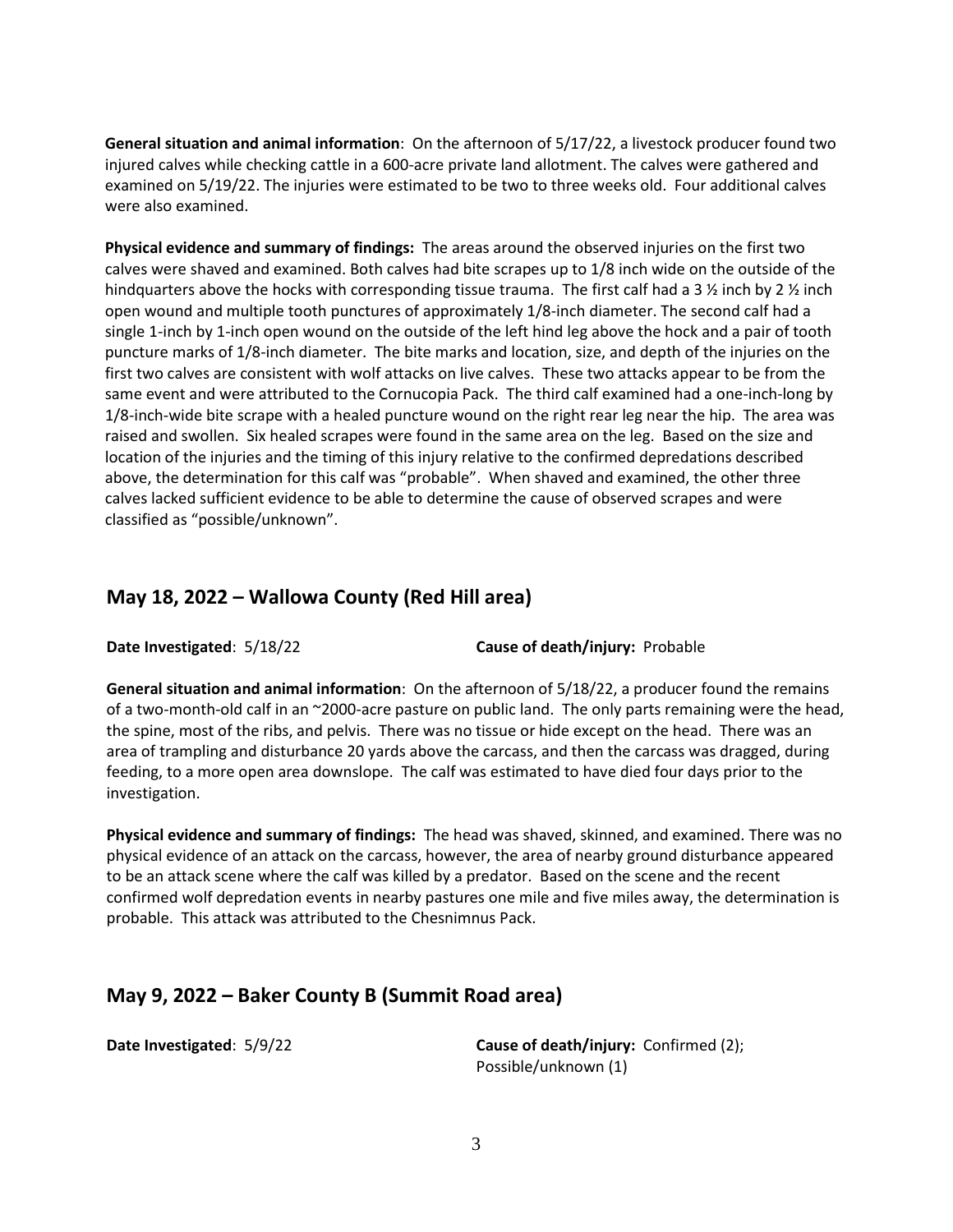**General situation and animal information**: On the afternoon of 5/8/22, a livestock producer found two injured calves while checking cattle in a 5400-acre BLM public land allotment. The calves were gathered and examined on 5/9/22. The injuries were estimated to be one to two weeks old. A third calf was also examined.

**Physical evidence and summary of findings:** The areas around the injuries were shaved and examined. Both calves had multiple bite scrapes up to 3/16 inch wide on the inside, rear, and outside of the hindquarters above the hocks with corresponding tissue trauma. The first calf had a two-inch open wound and a swollen lump on the rear of the right hind leg. The second calf had two three-inch open wounds on the inside and outside of the right hind leg above the hock. The bite marks and location, size, and depth of the injuries on the first two calves are consistent with wolf attacks on live calves. These two attacks appear to be from the same event and were attributed to the Cornucopia Pack. The third calf had a few scrapes down the lower portion of the left hind leg, most below the hock. The third calf lacked sufficient evidence to be able to determine the cause of the scrapes and was classified as "possible/unknown".

#### **May 9, 2022 – Baker County A (Houghton Creek area)**

**Date Investigated: 5/9/22 <b>Cause of death/injury:** Possible/unknown

**General situation and animal information**: On the morning of 5/8/22, a producer found a dead 125 pound calf that the owner had been keeping close to the house in a private 40-acre grassland pasture. The carcass was mostly intact and most of the hide was present but missing internal organs and some muscle tissue on three of the four legs. The calf had died the preceding night.

**Physical evidence and summary of findings:** The carcass was shaved, skinned, and examined. There were numerous 1/8 inch wide and 3/4 inch long pre-mortem bite marks over the back, with two tears in the hide and associated bruising and muscle tissue trauma. There were no bite scrapes on the hindquarters, flanks or elbows where wolves commonly bite and the bite marks and damage on the back were smaller than expected for wolf. Some domestic dogs were causing damage nearby, but since the cause of death cannot be confirmed as coyote or domestic dog, this determination is "Possible/unknown".

## **May 9, 2022 – Wallowa County B (Day Ridge)**

**Date Investigated**: 5/9/22 **Cause of death/injury:** Confirmed

**General situation and animal information**: On the morning of 5/9/22, a neighboring producer found a dead, approximately 120 lb. calf in a 9,000-acre U.S. Forest Service grazing allotment. The carcass was largely intact, with only the internal organs and left hind leg missing. The calf was estimated to have died less than 24 hours prior to the investigation.

**Physical evidence and summary of findings:** Portions of the hide were shaved, and all remaining hide was skinned and examined. Pre-mortem bite scrapes up to ¼ inch wide with underlying hemorrhaging and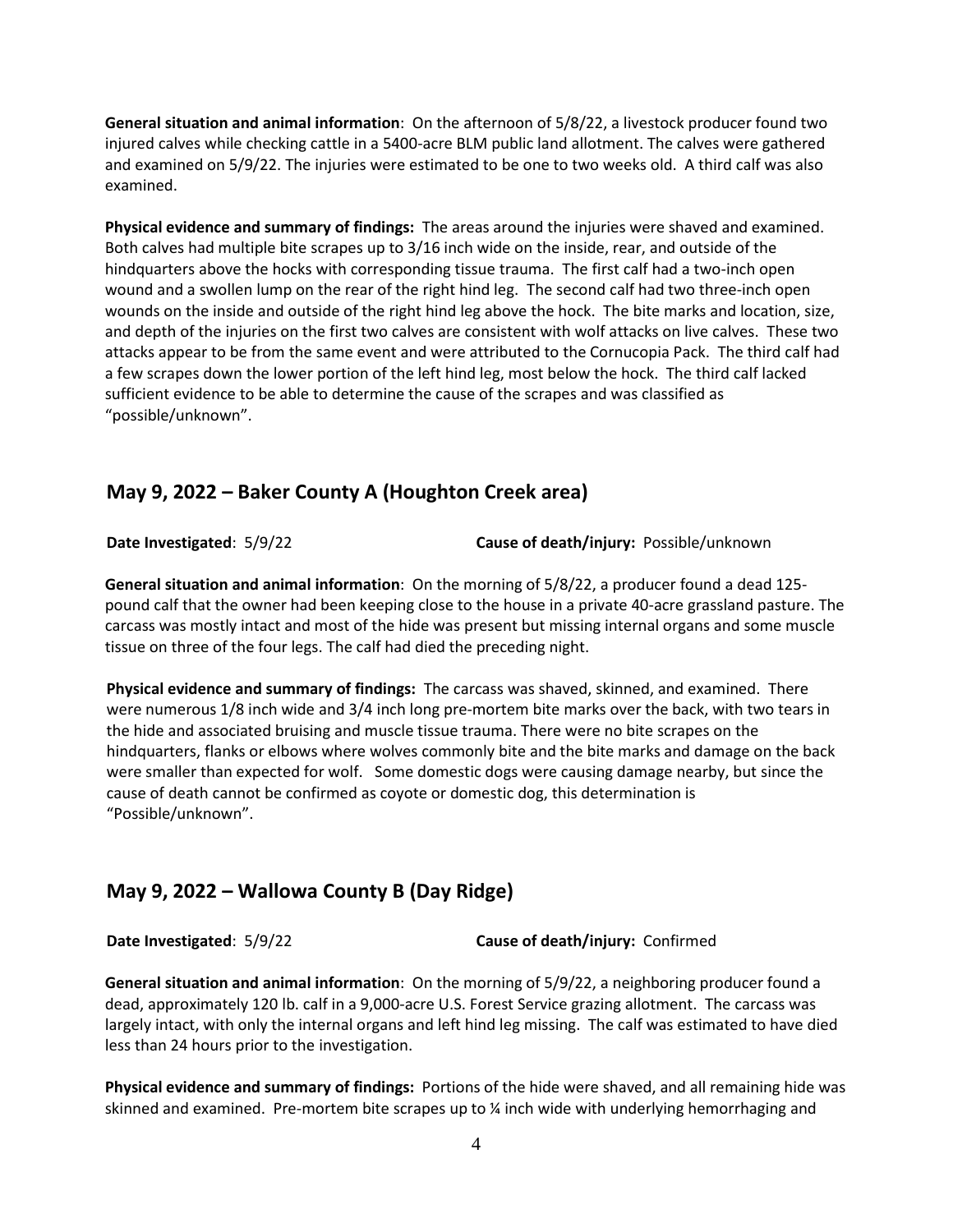muscle tissue trauma up to two inches deep were found on both shoulders and the right hind leg above the hock. There were multiple bite scrapes on the neck and throat measuring up to  $\chi$  inch wide with underlying tissue trauma greater than an inch deep. The bite scrape measurements, attack locations, and severity of trauma is consistent with wolf attack injuries on calves. This area is occasionally used by the Wenaha Pack. ODFW will monitor for Wenaha Pack or new wolf activity in this area.

### **May 9, 2022 – Wallowa County A (Zumwalt area)**

**Date Investigated**: 5/9/22 **Cause of death/injury:** Other

**General situation and animal information**: On the morning of 5/9/22, a ranch manager discovered the remains of a one-month-old, approximately 150-pound calf in a privately owned grassland pasture. The calf was fully intact with all hide and tissue remaining. The calf was estimated to have died within 24 hours prior to the investigation. On the same morning, the ranch manager was notified of the remains of a one-year-old, approximately 750-pound cow in a different privately-owned pasture about ten miles away. The yearling was fully intact with all hide, organs and muscle tissue remaining, except for some scavenging on the left hindquarter. The yearling was estimated to have died within 36 hours of the investigation.

**Physical evidence and summary of findings:** Both carcasses were shaved, skinned, and examined. The calf had approximately ten post-mortem tooth scrapes measuring 1/16 by 3/4 inches on the hide below and around the anus, indicating feeding. The yearling had approximately ten post-mortem scrapes 1/16 inches by up to an inch on the hide around the area that was consumed. There was no evidence of a predator attack on either carcass. As such, the cause of death was determined as not wolf related.

## **May 7, 2022 – Baker County (Balm Creek)**

**Date Investigated**: 5/7/22 **Cause of death/injury:** Confirmed

**General situation and animal information**: On the morning of 5/7/22, a livestock producer found an injured calf while moving cattle in a 1000-acre public land allotment. The calf was six weeks old and weighed approximately 125 lbs. The injuries were estimated to have occurred approximately two weeks prior to the investigation.

**Physical evidence and summary of findings:** Portions of the hide were shaved and examined. There were multiple bite scrapes on the right hind leg above the hock measuring from one to three inches in length and up to 3/16 inch wide. The left hind leg had a large open bite wound with exposed tissue that measured approximately 7 x 3 1/2 inches in size. The location of the bite marks and injuries to the calf are consistent with wolf attacks on live calves. This depredation was attributed to the Keating Pack.

## **May 6, 2022 – Wallowa County (Crow Creek area)**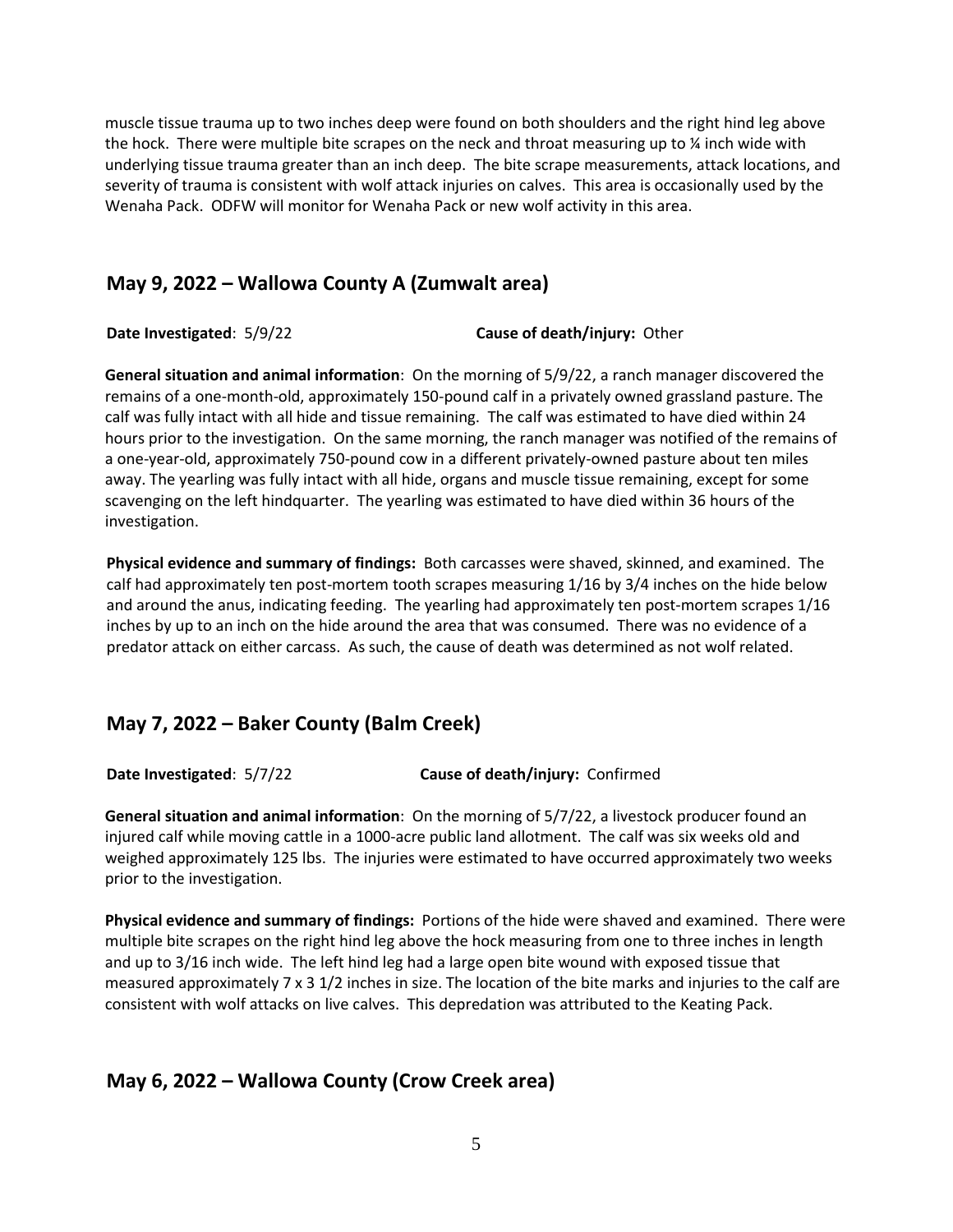**Date Investigated**: 5/6/22 **Cause of death/injury:** Possible/Unknown

**General situation and animal information**: On 5/6/22, the livestock producer reported a dead, threemonth-old calf, weighing approximately 250 lbs in a private land grass pasture. The carcass was found in a 150-acre pasture from which the rest of the cow/calf pairs had been moved on 5/4/22. The carcass was partially intact, but the hide and all tissue on the right front and right hindquarters were consumed. The hide and muscle tissue on the left side was mostly intact except for portions of the back left leg. The calf was estimated to have died approximately 36-48 hours prior to investigation.

**Physical evidence and summary of findings:** The carcass was shaved, skinned, and examined. There were multiple small post-mortem bite scrapes near the anus, above the hocks, and top of loins, measuring 1/16-1/8 inch wide from scavenging. There were no pre-mortem bite scrapes or evidence on the scene to indicate a predator attack. Due to the lack of hide and tissue remaining in the areas that wolves commonly attack, the investigation determination is possible/unknown.

## **May 5, 2022 – Baker County B (North of Richland)**

**Date Investigated**: 5/5/22 **Cause of death/injury:** Confirmed

**General situation and animal information**: On the afternoon of 5/5/22, ODFW staff found a dead approximately 225 lb. calf in a 5,400 acre rangeland BLM grazing allotment. The carcass was largely consumed, but most of the hide was intact. The calf was estimated to have died one day prior to the investigation.

**Physical evidence and summary of findings:** Portions of the hide were shaved, and all remaining hide was skinned and examined. Pre-mortem bite scrapes were found on the outside and back of the right rear leg above the hock with underlying muscle tissue trauma up to one inch deep. There was also trauma to the right shoulder and throat. The location and depth of trauma is consistent with wolf attack injuries on calves this size. This depredation was attributed to the Cornucopia Pack.

## **May 5, 2022 – Baker County A (North of Richland)**

**Date Investigated**: 5/5/22 **Cause of death/injury:** Confirmed

**General situation and animal information**: On the morning of 5/5/22, a livestock producer found two injured calves while working cattle that were gathered from privately-owned valley pastureland. One calf was three weeks old weighing approximately 75 lbs, the other calf was eight weeks old weighing approximately 100 lbs. The injuries were estimated to be about two weeks old.

**Physical evidence and summary of findings:** Portions of the hide were shaved and examined. One calf had bite scrapes up to 1  $\frac{1}{2}$  inches long on the inside and outside back of the left rear leg with tooth punctures measuring up to 3/16 inch wide after partial healing. The other calf had bite scrapes up to one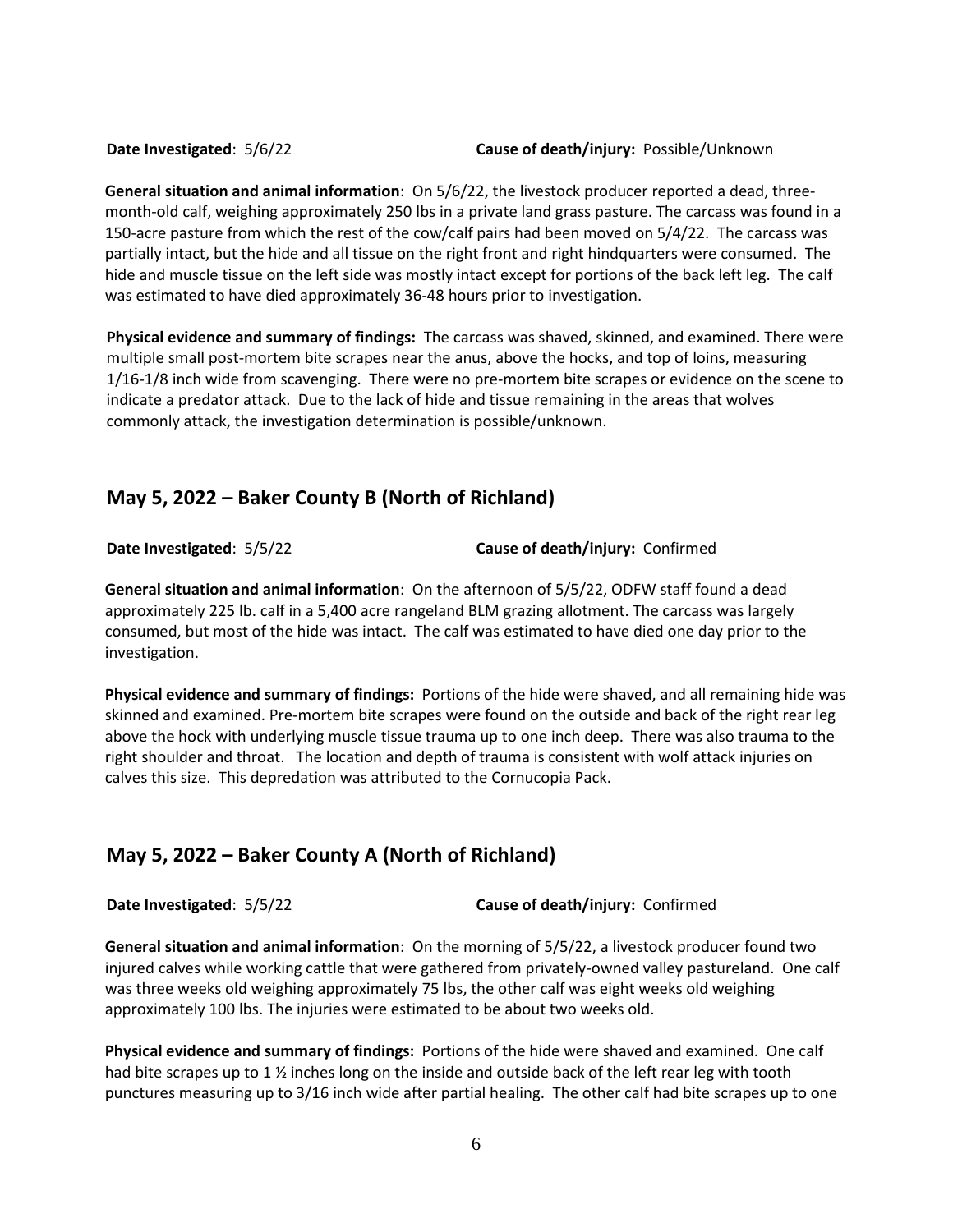inch long on the outside of the right rear leg and an infected wound with multiple bite punctures on the left rear hock, with associated tissue damage. The size and location of the bite marks is consistent with wolf attack injuries on live calves. The attacks on these two calves were attributed to the Cornucopia Pack.

#### **April 30, 2022 – Wallowa County (Joseph Creek area)**

**Date Investigated**: 4/30/22 **Cause of death/injury:** Confirmed

**General situation and animal information**: On the morning of 4/30/22, a producer found an injured twomonth-old, 250-pound calf in a 1,000-acre public land pasture. The calf had open wounds on the left hindquarter above the hock. The calf was euthanized on scene due to the severity of the injuries. A second injured two-month-old, 250-pound calf from the same pasture was found shortly thereafter and removed from the pasture for treatment of its wounds. The injuries of both calves were estimated to be about a week old.

**Physical evidence and summary of findings:** The euthanized calf was shaved, skinned, and examined. There were multiple tooth scrapes ¼ inch wide and up to four inches long on the right and left flanks with tissue necrosis and muscle trauma underneath. The left hindquarters had an open wound with tissue trauma, infection, and necrosis 1¼ inches deep. The second calf was partially shaved and examined on 5/1/22. There were multiple wounds ¼ inch wide and up to two inches long above the left hock and inner thighs. The bite scrape measurements, locations, and the severity of the injuries are consistent with other wolf attacks on calves. The mother cow of the second calf was agitated during the investigation and to reduce stress on the cow she was not available for an examination. She had one bite scrape visible on the flank that appeared to be the same age as the bite wounds on the calves. This attack was attributed to the Chesnimnus Pack.

## **April 29, 2022 – Wallowa County C (Elk Mountain area)**

**Date Investigated:**  $4/29/22$  **Cause of death/injury:** Other (2 sheep) Confirmed (3 sheep)

**General situation and animal information**: On the morning of 4/29/22, a producer found the remains of three lambs (approximately 15 pounds each) in a 400-acre privately-owned grass pasture, then found the remains of two adult ewes later that afternoon. Most of the tissue was consumed from both ewes and one lamb, and all the tissue was consumed from two lambs. The carcasses were mostly intact with all legs and most ribs still attached. Two ewes and one lamb were estimated to have died approximately 24 hours prior to the investigation. Two lambs died approximately two days prior to the investigation.

**Physical evidence and summary of findings:** All sheep carcasses were skinned and examined. There were bite punctures and pre-mortem hemorrhaging on all five sheep, indicating they had been attacked by a predator. All five sheep had pre-mortem hemorrhaging and tissue trauma on the throat at the rear of the lower jaw with bite puncture diameters from 1/16 to 3/16 inch. Both ewes and one lamb had bite wounds in other places; one ewe had tissue damage two inches deep behind the shoulder, while muscle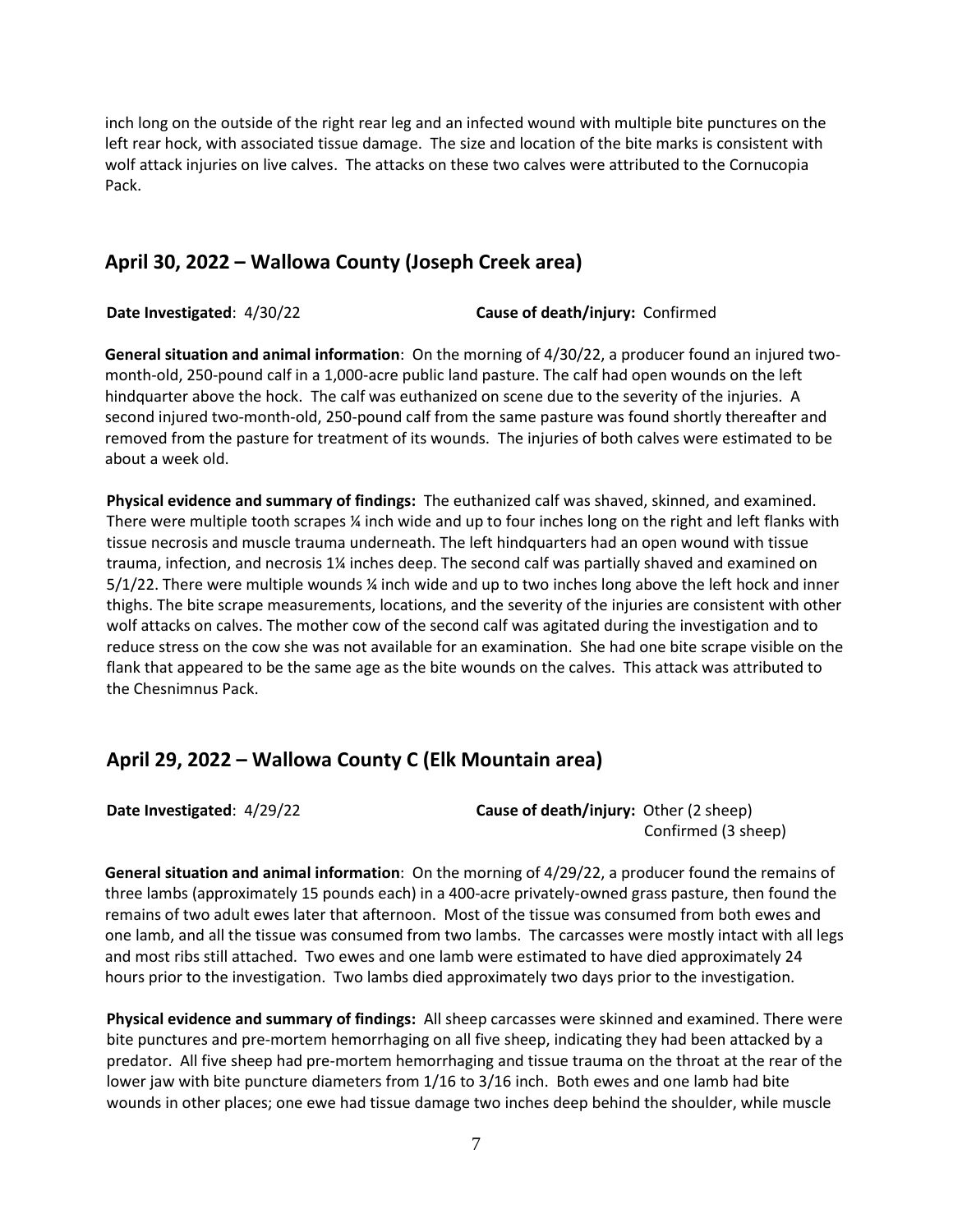trauma on the remainder of that ewe and the other ewe was up to 1/2 inch deep. The bite wound measurements, locations, and depth of trauma are consistent with coyote attacks on sheep, resulting in a determination of "Other".

**Addendum** (5/11/2022): A review of the investigation materials was requested by the producer on 5/4/2022. The review showed 4 of the 5 sheep (1 ewe and 3 lambs) had injuries and hemorrhage consistent with both coyote and wolf attack locations. One sheep (ewe) had premortem hemorrhage observed on the throat, right elbow, above the right shoulder, on the upper portion of the right ribcage, and on the left hind quarter. Hemorrhage on the right ribcage was previously reported to be two inches deep was corrected to document a depth measurement of no more than one inch deep. The hemorrhage on the throat, right elbow, and on the hind quarter are all common coyote and wolf bite locations. However, the premortem hemorrhage above the shoulder and on right ribcage are less common places for coyotes to bite adult sheep while attacking. Additionally, the sheep with the hemorrhage on the right shoulder and upper right ribcage was unsheared and had a thick wool covering which can be a barrier to effective biting by coyotes. The hemorrhage in the upper, wool covered locations was more likely caused by a wolf than a coyote. As a result, the determination of "Other" was amended to "Confirmed" wolf for the two ewes and one lamb killed the night before the investigation. The determination of "Other" is still appropriate for the two lambs killed approximately 48 hours before the investigation. The location of the depredation event is outside the currently designated AKWA and could have been done by a dispersing wolf or wolves, or the Chesnimnus or Wildcat Packs.

#### **April 29, 2022 – Wallowa County B (Miller Ridge area)**

**Date Investigated**: 4/29/22 **Cause of death/injury:** Possible/Unknown

**General situation and animal information**: On the morning of 4/29/22, a livestock owner found the remains of a one-month-old calf in a partially timbered approximately 350-acre pasture on public land. Most of the carcass was missing, with only the lower part of both front legs, the pelvis with one attached femur, one scapula, the tail, and numerous bone fragments scattered in a 40-yard radius area. There was no tissue or hide to examine, except the lower front legs. It was estimated to have died two days before the investigation. This occurred 3.5 miles from the depredations investigated between 4/25/22 and 4/28/22.

**Physical evidence and summary of findings:** The remaining hide was skinned and shaved, no pre-mortem trauma was found on the hide or in the tissue. There was no evidence on the scene or carcass that the calf was attacked by a predator. Due to lack of physical evidence, the investigation determination is possible/unknown.

#### **April 29, 2022 – Wallowa County A (Crow Creek area)**

**Date Investigated**: 4/29/22 **Cause of death/injury:** Possible/Unknown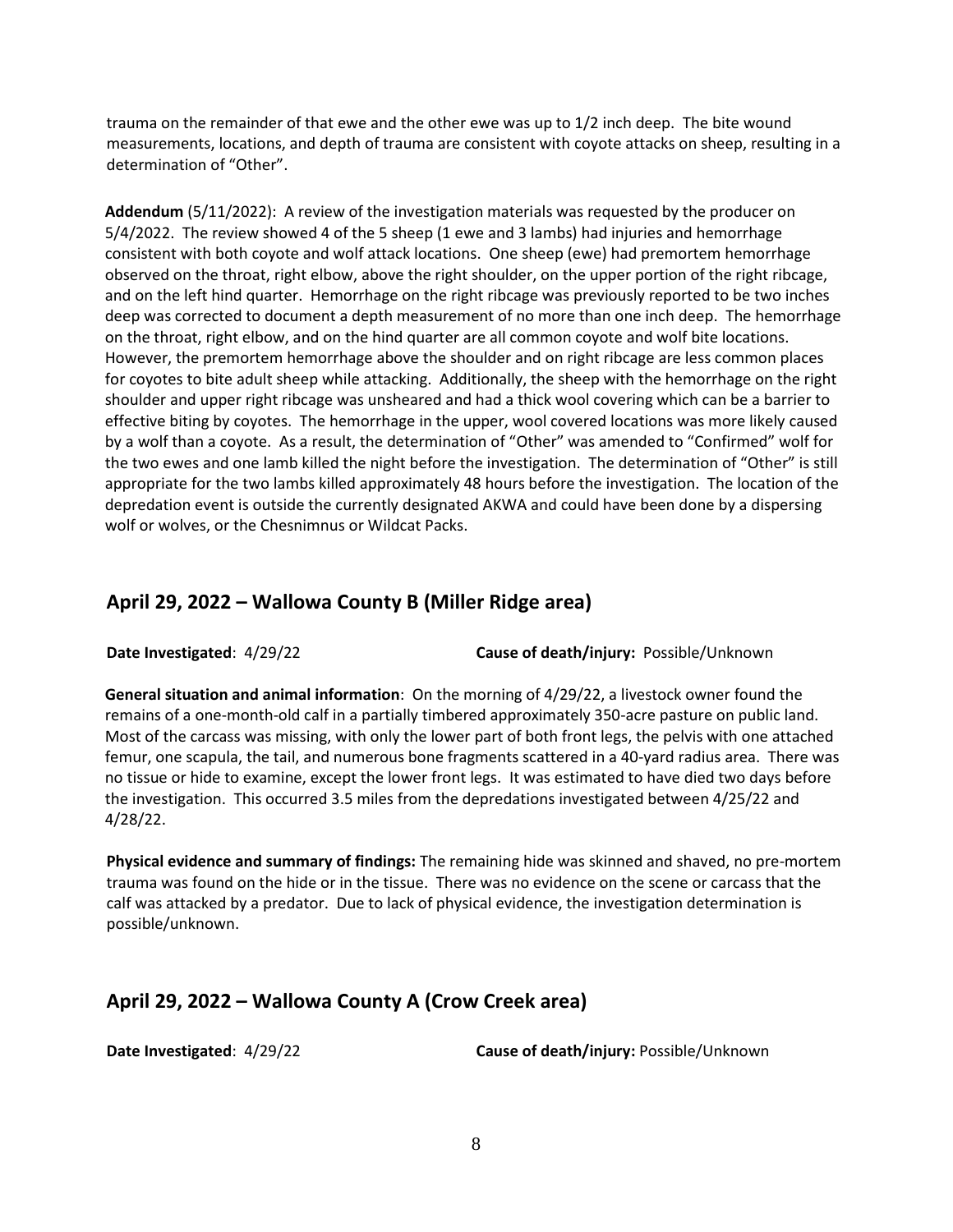**General situation and animal information**: On the morning of 4/29/22, a neighbor out checking cows for the producer found the remains of a six-week-old calf in a partially timbered 1200-acre pasture on public land about two miles from the calves that were confirmed depredations earlier in the week. The spinal column was intact with skull and pelvis and one disarticulated hind leg was found 26 yards away. The only tissue or hide that remained was on the hind leg below the hock and on the top of the skull. The calf was estimated to have died approximately 4-6 days earlier.

**Physical evidence and summary of findings:** No chase or struggle scene was found. The remaining hide was skinned and shaved, no premortem trauma was found on the hide or in the tissue. There was no evidence on the scene or carcass that the calf was attacked by a predator. Due to the lack of physical evidence, the investigation determination is possible/unknown.

#### **April 28, 2022 – Wallowa County B (Elk Mountain area)**

**Date Investigated**: 4/28/22 **Cause of death/injury:** Other

**General situation and animal information**: On the morning of 4/27, a neighbor of a producer found the remains of a 100-pound, approximately four-day-old calf in a privately owned 400-acre pasture. The producer removed the carcass and called ODFW on 4/28. The carcass was intact with tissue missing on the left side from ribcage to the hocks. The calf was estimated to have died approximately 48 hours prior to the investigation.

**Physical evidence and summary of findings:** The carcass was shaved, skinned, and examined. There were multiple pre-mortem tooth scrapes on both shoulders near the spine, under the neck, and at the throat. Most bite scrapes were 1/8 inch wide and  $\frac{1}{2}$  to 1 $\frac{1}{2}$  inches long corresponding to premortem hemorrhaging and tissue trauma 1/16 inch deep, indicating that it had been attacked by a predator. The bite measurements, depth of tissue damage, and location of tooth scrapes are consistent with other coyote attacks on calves. No evidence was found to suggest the cause of death was wolf related.

#### **April 28, 2022 – Wallowa County A (Crow Creek area)**

**Date Investigated**: 4/28/22 **Cause of death/injury:** Confirmed

**General situation and animal information**: On the evening of 4/27/22, a livestock owner found the remains of a six-week-old calf in a partially timbered 1200-acre pasture on public land. The carcass had been largely consumed, with only part of the spine, a few ribs, and the pelvis with some hide remaining. This carcass was located approximately 90 yards from the carcass of the second confirmed depredation in this pasture and is estimated to have died near the same time as that calf (see April 27, 2022 – Wallowa County [Crow Creek area]).

**Physical evidence and summary of findings:** There were trails of heavily trampled ground where the herd of cows had traveled quickly down a ridge to the creek bottom where the carcass remains were found. Wolf tracks were also found in the trails mixed with the cow tracks. The remains of the calf were skinned and examined. Pre-mortem hemorrhaging measuring one inch long and ½ inch deep was evident in two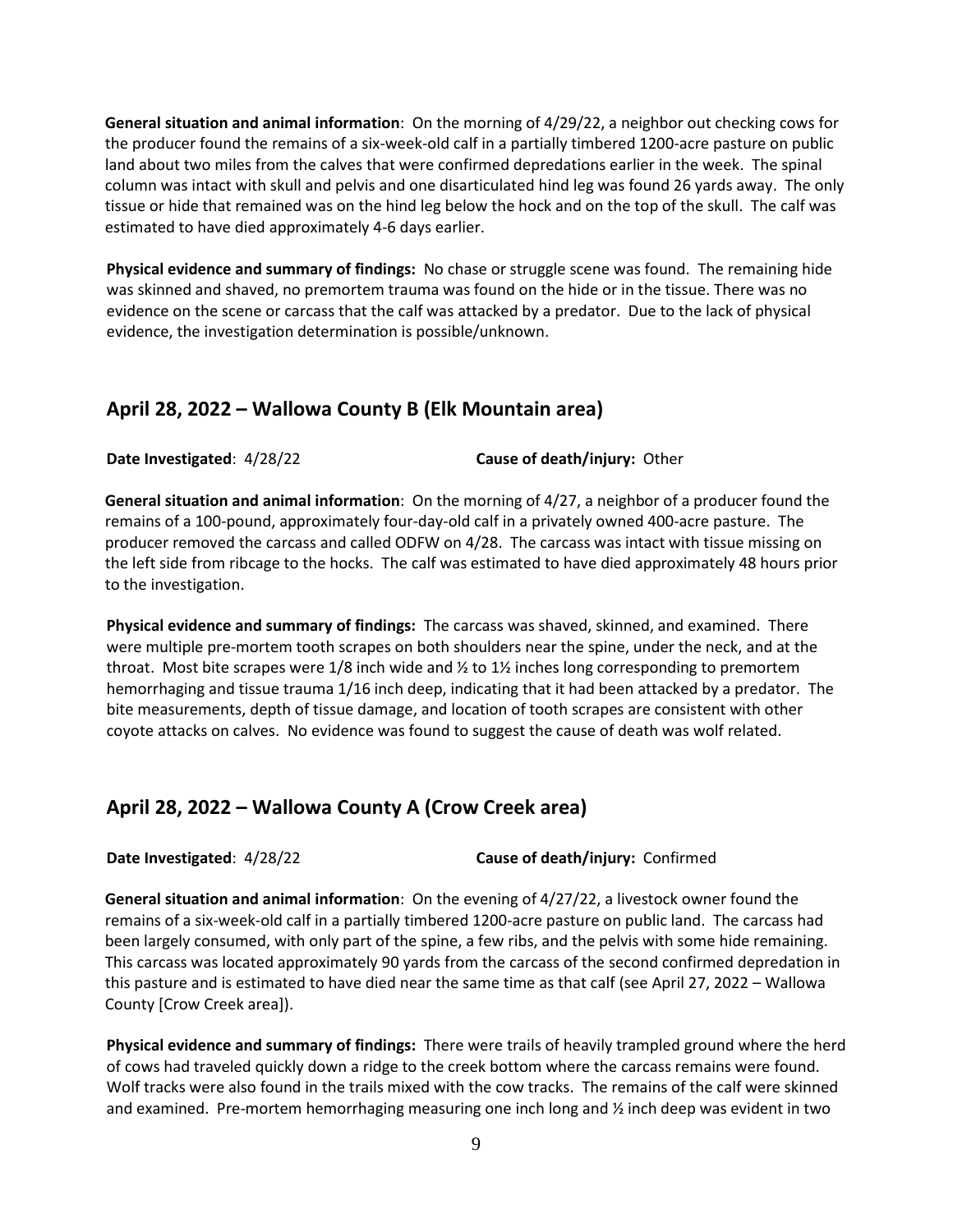areas near the tail and one area near the spine. This bruising, combined with the disturbed ground, and the nearby confirmed depredation, allows for using reasonable inference to confirm the death of this calf as wolf-caused. This depredation is attributed to the Chesnimnus Pack.

# **April 27, 2022 – Wallowa County (Crow Creek area)**

**Date Investigated**: 4/27/22 **Cause of death/injury:** Confirmed

**General situation and animal information**: On the evening of 4/26/22, a livestock owner saw eight wolves around the remains of a six-week-old, 180 lb. calf in a partially timbered 850-acre pasture on public land. The carcass was intact and the majority of the hide was present; most of the tissue was missing. The calf was estimated to have died within 24 hours of the investigation.

**Physical evidence and summary of findings:** The carcass was shaved, skinned, and examined. There were at least 20 pre-mortem bite scrapes on the hindquarters up to  $\chi$  inch wide and two inches long. There were pre-mortem tooth scrapes and punctures on the hide near both elbows, including premortem hemorrhage and torn muscle 1¾ inches deep in the corresponding tissue. The size and location of bite wounds and severity of trauma are similar to those observed in other calves attacked by wolves. This depredation is attributed to the Chesnimnus Pack.

**Addendum (4/29/22):** The pasture where this investigation occurred was 1200 acres, not 850 acres as previously reported.

## **April 25, 2022 – Wallowa County (Crow Creek area)**

**Date Investigated**: 4/25/22 **Cause of death/injury:** Confirmed

**General situation and animal information**: On the afternoon of 4/25/22, a livestock owner found the remains of a 2-month-old, 170 lb. calf in a privately owned 850-acre pasture. The carcass was intact except for feeding at the stomach. The calf was estimated to have died 24-48 hours prior to the investigation.

**Physical evidence and summary of findings:** The carcass was shaved, skinned and examined. There were more than 20 pre-mortem tooth scrapes on the hindquarters and below the anus up to % inch wide and 2½ inches long. Underlying tissue trauma and hemorrhage extended up to an inch deep. There were premortem tooth punctures on shoulders and elbows, including tissue damage 1¾ inches deep. The size and location of the bite wounds and severity of trauma are similar to those observed in other calves attacked by wolves. This depredation is attributed to the Chesnimnus Pack.

**Addendum (4/28/22):** The carcass was found on public land, not on private land as previously reported.

**Addendum (4/29/22):** The pasture where this investigation occurred was 1200 acres, not 850 acres as previously reported.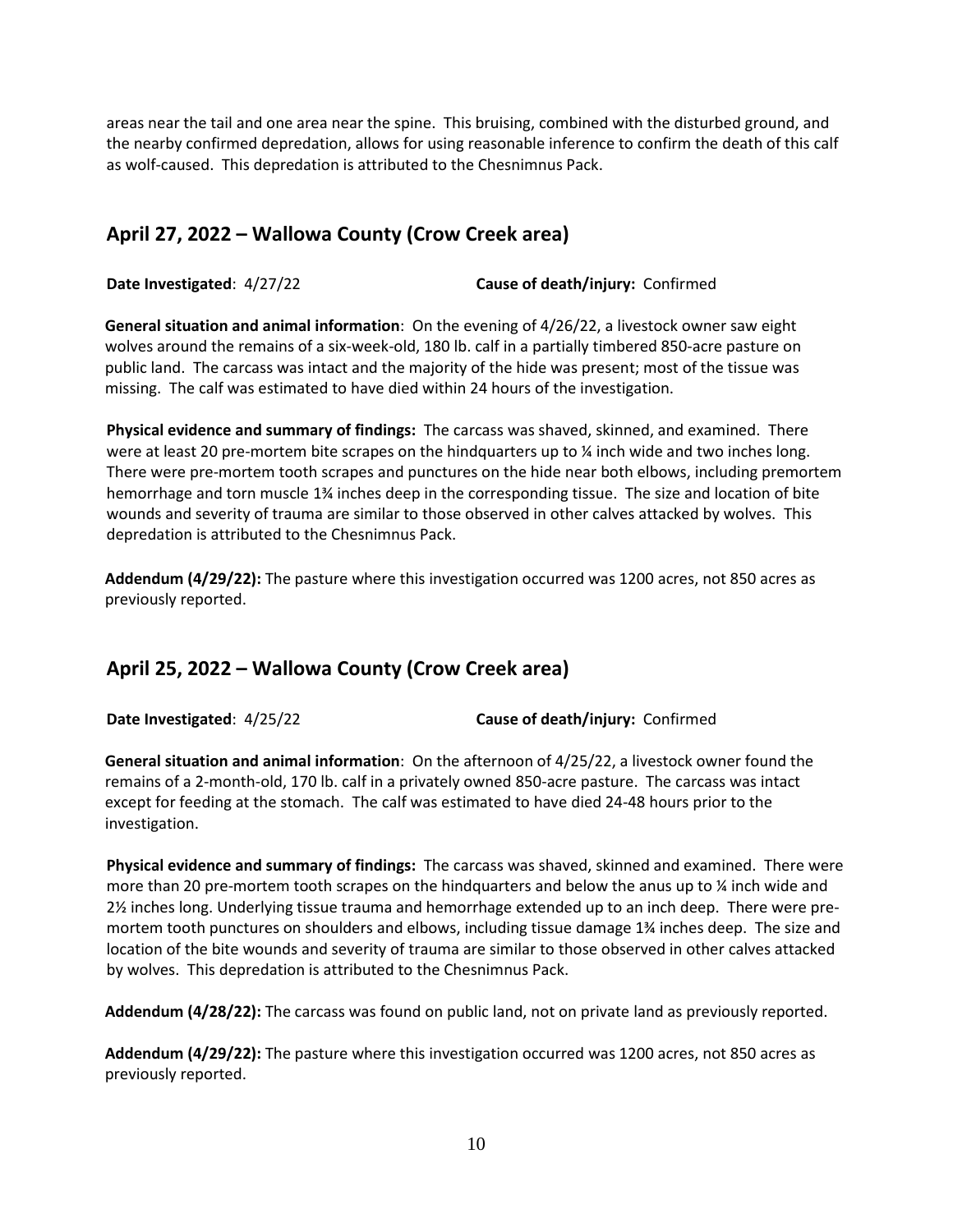#### **March 29, 2022 – Baker County (Ruckles Creek area)**

**Date Investigated**: 3/29/22 **Cause of death/injury:** Other

**General situation and animal information**: On the evening of 3/28/22 a producer found an adult, approximately 130 lb. alpaca injured within its enclosure. The producer euthanized the alpaca and moved it away from other stock. ODFW was contacted and inspected the carcass on 3/29/22; the injuries were estimated to be from the day prior to the investigation.

**Physical evidence and summary of findings:** The intact carcass was shaved, skinned, and examined. One premortem bite puncture was observed on the side of the head, and a single premortem bite tear was observed on the top of the head, with associated muscle tissue trauma in both locations. There was muscle trauma on the left side of the neck and bruising in the hide, but no observable tooth scrapes on the hide in this location. There was also a single premortem tooth scrape on the back of the right hind leg near the anus with shallow associated tissue bruising. The location and number of tooth marks are not consistent with wolf attack injuries on livestock.

#### **March 16, 2022 – Grant County (Bear Valley area)**

**Date Investigated**: 3/16/22 **Cause of death/injury:** Possible/Unknown

**General situation and animal information**: On the afternoon of 3/16/22 a livestock producer found the remains of a one-day old calf in a private land pasture. The carcass was mostly consumed with the hind quarters missing from the scene. The calf had died the preceding night.

**Physical evidence and summary of findings:** The remaining hide on the head, front quarters, back, and flanks were shaved and skinned. There were no premortem wounds indicating a predator attack. Evidence typical of scavenging by coyotes was observed on the carcass. No evidence was found on the scene or carcass to suggest the death was wolf related. Due to the lack of hide and muscle tissue on the carcass, the determination is possible/unknown.

## **March 16, 2022 – Baker County (Halfway Valley)**

**Date Investigated**: 3/16/22 **Cause of death/injury:** Confirmed

**General situation and animal information**: On the morning of 3/15/22 a producer found his 40-pound heeler wounded and bloody on his property. The dog was seen by a veterinarian but had to be euthanized. ODFW inspected the carcass on 3/16/22; the injuries were estimated to be from early morning on 3/15/22.

**Physical evidence and summary of findings:** The remains were skinned, examined, and the hair was shaved around the injuries. There were premortem bite punctures to the head and throat with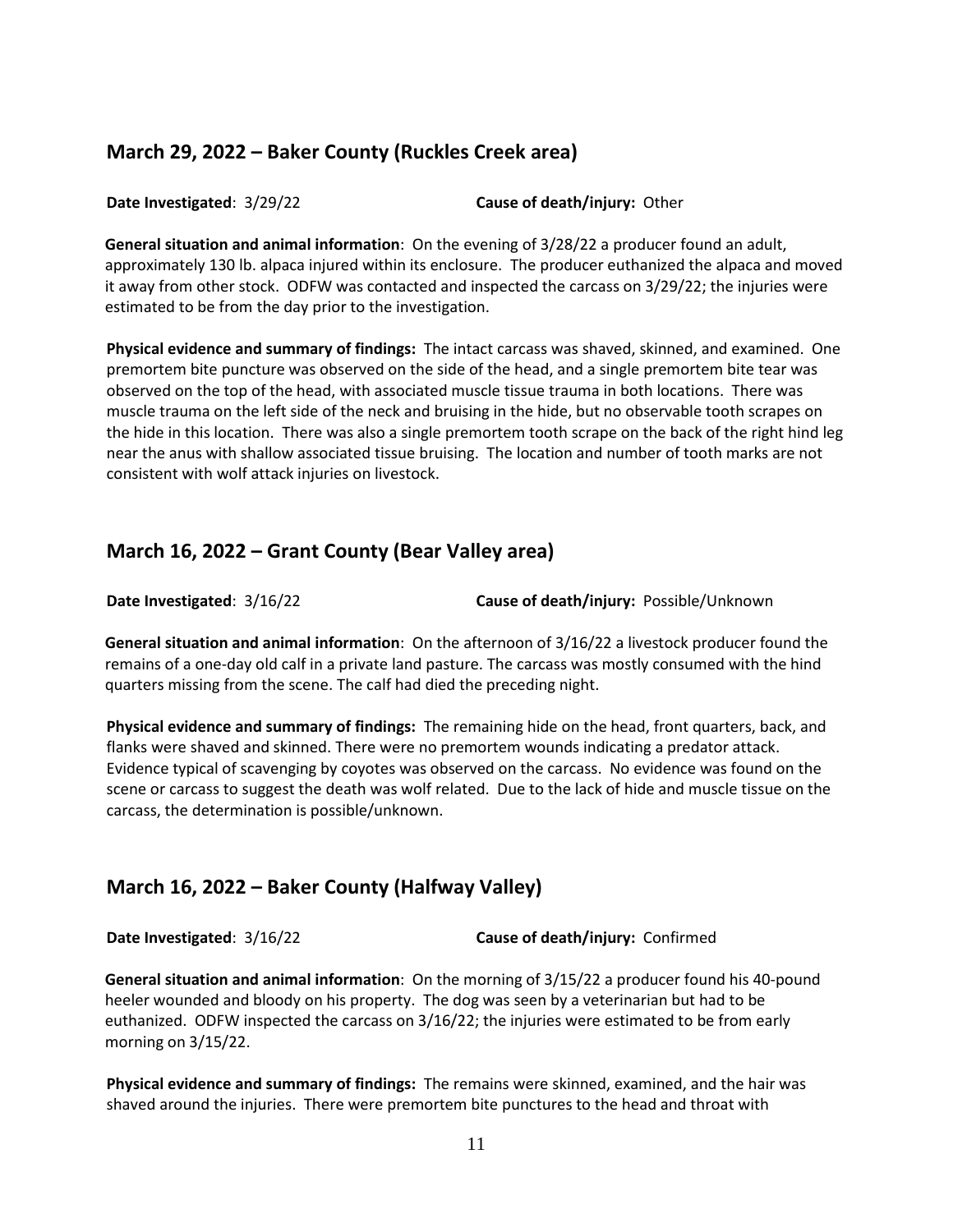associated muscle tissue trauma. Bruising of the hide and muscle trauma were found on the back, hips, and groin. The location and size of the tooth marks are consistent with wolf attack injuries on dogs. One collared male yearling from the Cornucopia Pack had radio-collar locations ½ mile north of the ranch yard at 2 a.m. and 5 a.m., and south at 8 a.m. The depredation is attributed to the Cornucopia Pack.

### **March 9, 2022 – Union County (Cabin Creek Area)**

**Date Investigated**: 3/9/22 **Cause of death/injury:** Other

**General situation and animal information**: On the morning of 3/9/22, a livestock producer found the carcass of a four-year-old cow and a leg from a calf on a 680-acre partly forested private land pasture. The 1,500-pound cow carcass was intact with a tear in the hide at the vulva. The cow died less than 48 hours prior to investigation, the calf appeared to have died prior to the cow.

**Physical evidence and summary of findings:** There was no chase scene. The cow carcass was shaved and skinned; there was no premortem bite marks on the hide and no premortem bite trauma in the tissue. There were wolf tracks at the cow and ¼ inch wide postmortem bite scrapes at the vulva. Clean/soft hooves and advanced decomposition of the hide of the calf leg indicate the calf was not born alive. The cow and calf were not killed by wolves.

# **February 9, 2022 – Wallowa County (Enterprise Area)**

**Date Investigated**: 2/9/22 **Cause of death/injury:** Other

**General situation and animal information**: On the morning of 2/8/22, a landowner found an injured 5 year-old mare in their approximately 8-acre grass pasture. The mare had sustained a compound fracture to its left hind leg and was euthanized later that morning. That evening, the landowner discovered scratches on the hind legs of two additional horses and requested an investigation the next morning.

**Physical evidence and summary of findings:** There was no chase or attack scene located near where the mare was initially discovered. No wolf tracks were identified in the snow within the pasture or along the outside perimeter of the pasture. Neither the wounds sustained by the euthanized mare nor the live animals were wolf related.

## **February 5, 2022– Union County (Meadow Creek Area)**

**Date Investigated**: 2/5/22 **Cause of death/injury:** Other

**General situation and animal information**: On the morning of 2/5/22 a livestock producer found the carcass of a 10-month-old 375-lb heifer calf on a 350-acre private land pasture. The hide and tissue were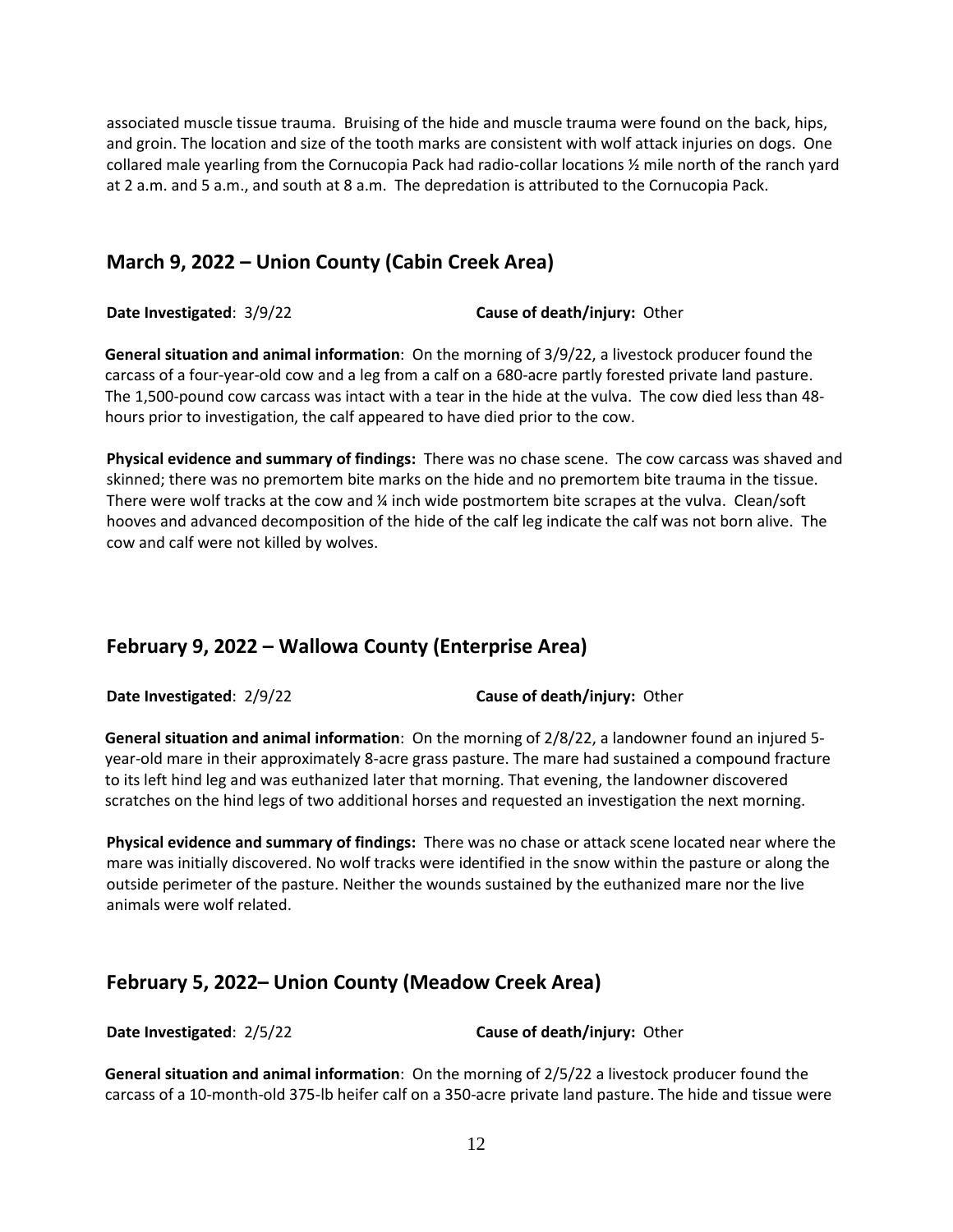scavenged on the upper left rear quarter and anus. The calf died the night of 2/4/22 or early morning of 2/5/22.

**Physical evidence and summary of findings:** There was no chase or struggle scene and no wolf tracks in the snow. The entire carcass was shaved, skinned, and examined. There were no premortem bite marks on the hide and no premortem bite trauma in the tissue. The death of the calf was not wolf related.

#### **February 3, 2022 – Grant County (Izee area)**

**Date Investigated**: 2/3/22 **Cause of death/injury:** Possible/Unknown

**General situation and animal information**: On the morning of 2/3/22 a passing motorist observed two wolves feeding on a dead cow in a 30-acre private grass pasture. The 900-pound, 8 or 9-year-old cow was known to be lame and being doctored for hoof rot. The cow was observed alive the previous afternoon and died sometime during the preceding night. The carcass had feeding on the front left shoulder and hind end.

**Physical evidence and summary of findings:** No attack scene was found. The entire carcass was skinned, and most of the hide was shaved. No premortem bite scrapes, wolf bite hemorrhaging or tissue trauma were observed on the carcass. The hide was present in most areas where wolves attack, but the hide was missing from the front left shoulder, and some of the rear of the hindquarters below and around the anus. There was no evidence on the carcass that wolves caused the death of the cow, but since some hide and tissue was missing, the determination is possible/unknown. Additional monitoring will be done to learn more about the wolves in this area.

#### **January 27, 2022 – Lake County (Summer Lake area)**

**Date Investigated:** 1/27/22 **Cause of death/injury:** Confirmed

**General situation and animal information:** A local resident found a mortally wounded ~800-pound 11 month-old heifer on the morning of 1/27/22 in a 60-acre feedlot. The heifer was euthanized due to the extent of the injuries on its hindquarters. The injuries were estimated to be from the night of 1/24/22.

**Physical evidence and summary of findings:** The majority of the carcass was shaved and skinned. There were over 50 pre-mortem bite scrapes up to four inches long and ¼ inch wide on both hindquarters, a large open wound with necrotic tissue on the underside of the right thigh, and an open wound on the left flank. Beneath the bite scrapes there was pre-mortem hemorrhaging up to two inches deep. The location, size, number, and direction of tooth scrapes and severe underlying muscle tissue trauma are consistent with wolf attack injuries. The depredation of this calf is attributed to two wolves (LAS13 and OR115).

## **January 25, 2022 – Baker County (Tucker Creek area)**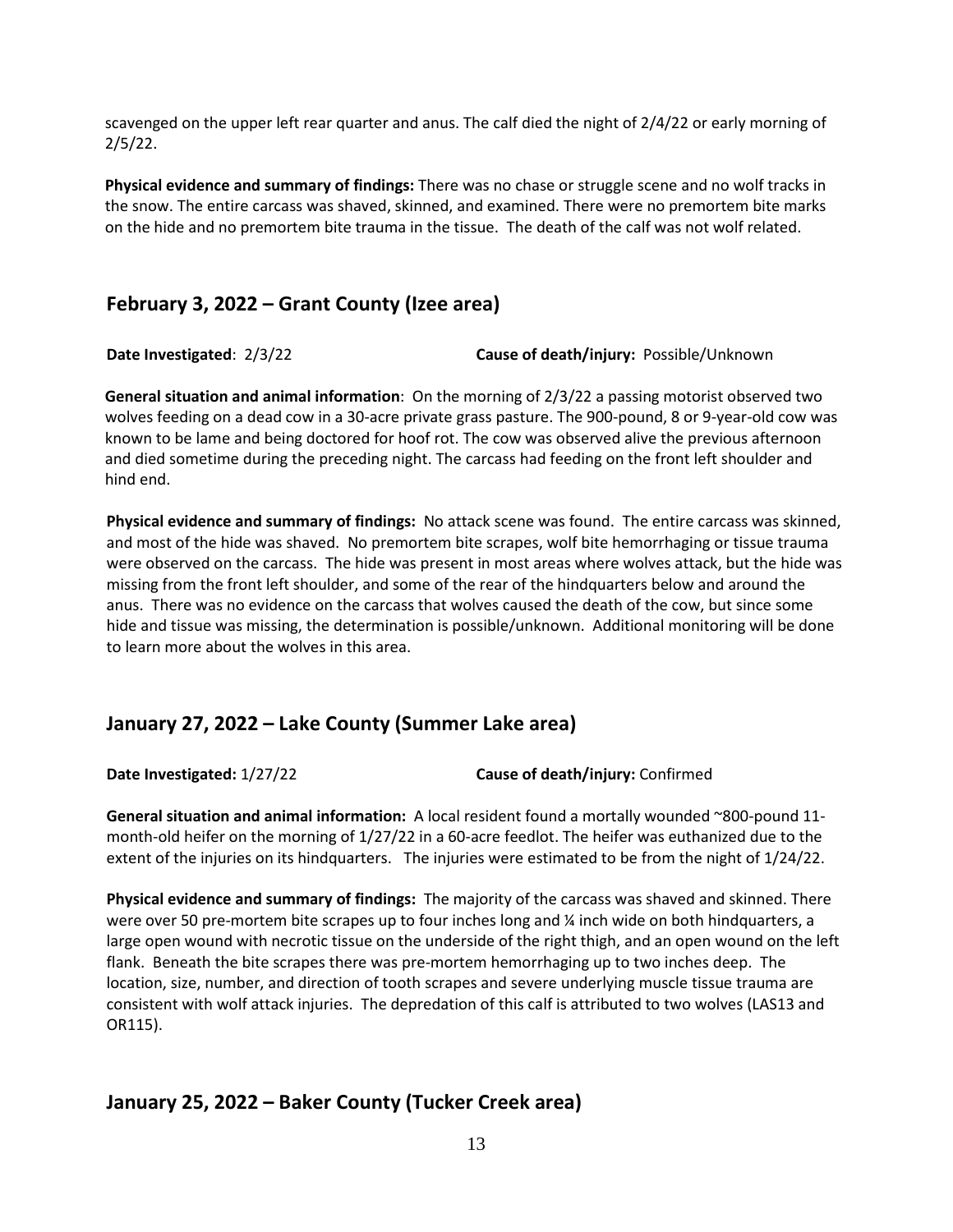#### **Date Investigated**: 1/25/22 **Cause of death/injury:** Confirmed

**General situation and animal information**: On the morning of 1/25/22, a livestock producer found a dead 500-pound year-old calf in a 25-acre grassland private pasture. The carcass was mostly intact but the organs and most of the hide and muscle tissue from the hindquarters had been consumed. The calf had died during the preceding night.

**Physical evidence and summary of findings:** There was a struggle scene in an area of disturbed snow about 20 yards in diameter with fresh calf and wolf tracks and blood. The calf carcass was shaved, skinned, and examined. Multiple premortem tooth scrapes were found on the remaining hide on the left rear leg above the hock with associated muscle tissue trauma. Premortem tooth scrapes with associated muscle tissue trauma were also found on the throat and back of the calf. Tooth scrape size and location of the injuries are consistent with wolf attack injuries on calves. The location of the attack was within the Keating Pack AKWA, though no radio-collared Keating Pack wolves were present in the area near the time of the calf's death. Additional monitoring will be done to assess if new wolves are using the area.

#### **January 22, 2022 – Union County (Union area)**

**Date Investigated**: 1/22/22 **Cause of death/injury:** Other

**General situation and animal information**: On the morning of 1/22/22, a livestock owner found a dead 10-month-old steer carcass in their 9-acre private grassland pasture. Most of the hide and skeleton remained, but the muscle tissue was mostly consumed. The steer had died approximately 3-5 days prior to examination.

**Physical evidence and summary of findings:** The hide was shaved and the remains of the carcass were skinned. There was no evidence of predation on the scene and no premortem bite scrapes or hemorrhage on the carcass. The death of the steer was not wolf related.

#### **January 20, 2022 – Jackson County (Boundary Butte area)**

**Date Investigated**: 1/20/22 **Cause of death/injury:** Other

**General situation and animal information**: On the morning of 1/20/22, a livestock owner found a 327 pound five-month-old steer dead in his private grassland pasture about 300 yards from his home. The carcass was mostly intact.

**Physical evidence and summary of findings:** The carcass was shaved and skinned. There was scavenging around the face and tailhead as well as some older wounds that were starting to heal over. No additional scrape marks were found on the hide and no premortem hemorrhaging was found anywhere on the carcass. The cause of death is not wolf related.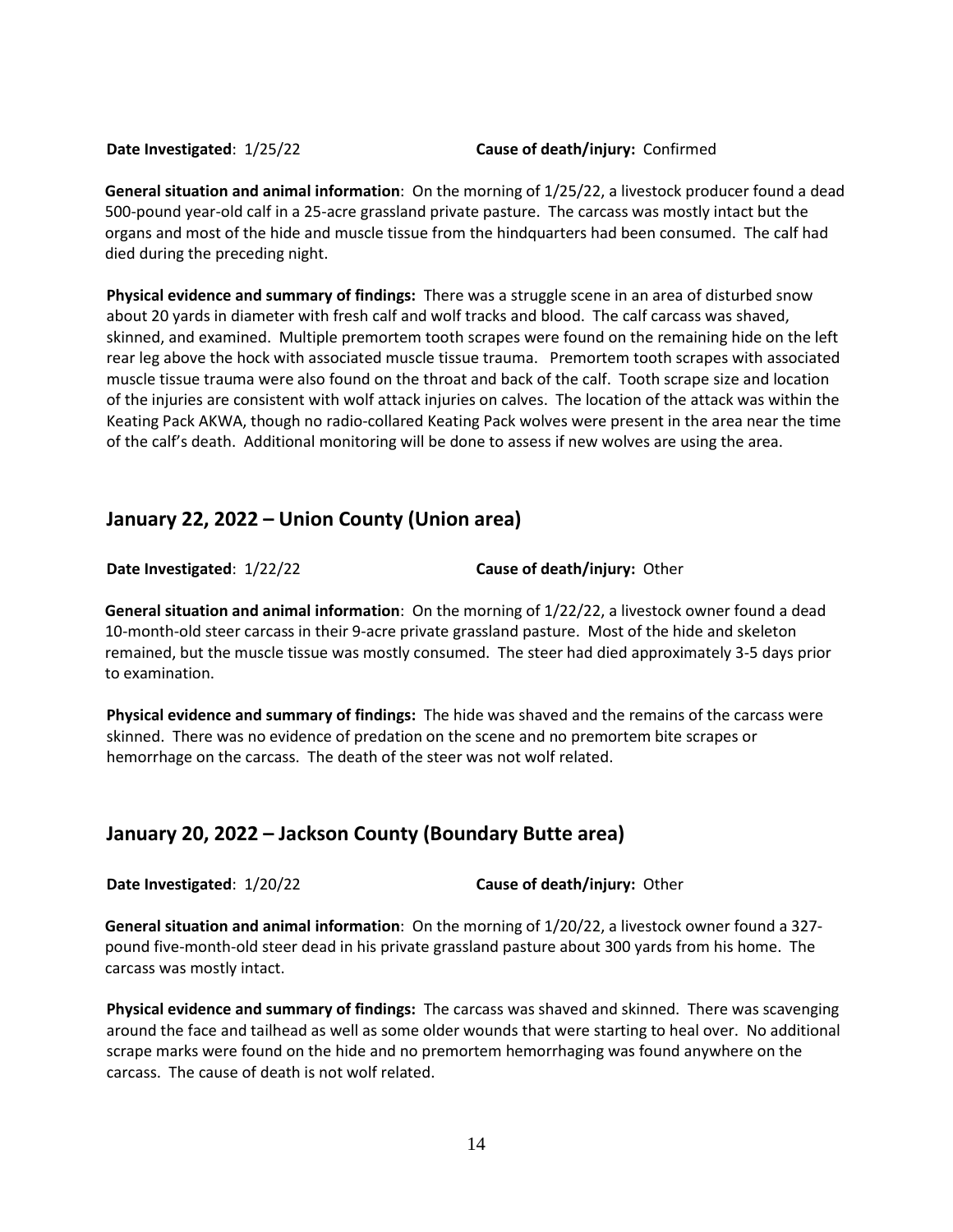## **January 19, 2022 – Jackson County (Boundary Butte area)**

**Date Investigated**: 1/19/22 **Cause of death/injury:** Confirmed

**General situation and animal information**: In the afternoon of 1/19/22, a livestock owner found his dead mixed breed livestock guardian dog inside of his electric wolf resistant fence in his private grass pasture about 600 yards from his home. The carcass was mostly intact. The dog died sometime during the previous night.

**Physical evidence and summary of findings:** The carcass was shaved, skinned, and examined. There were bite punctures and premortem hemorrhage indicating it had been attacked. The location and severity of wounds are consistent with a wolf attack on a dog and include punctures up to ¼" wide and multiple areas of premortem hemorrhage and torn muscle tissue up to one inch deep. There were wolf tracks near the carcass and at least four sets of wolf tracks entered and left the electric fence about 300 yards from the carcass. This depredation is attributed to members of the Rogue Pack.

# **January 16, 2022 – Baker County (Middle Bridge Loop Area)**

**Date Investigated**: 1/16/22 **Cause of death/injury:** Confirmed

**General situation and animal information**: After being notified of wolves in close proximity to their house on 1/15/22, a livestock producer noticed the carcass of his 40-pound Kelpie herding dog 150 yards from their house on the morning of 1/16/22. The carcass had been scavenged and most of the muscle tissue and organs were missing. The dog was estimated to have died on the night of 1/14/22.

**Physical evidence and summary of findings:** The remains were examined, and the hair was shaved around the injuries. There were over 15 premortem bite punctures approximately 1/8 inch in diameter, as well as tears at least 1/8 inch wide and up to 1/2 inch long on the back and inside of the right front leg. The location, size, and number of tooth scrapes are consistent with wolf attack injuries on dogs. The depredation is attributed to the Keating Pack.

Correction: ODFW spoke with the livestock producer about the wolves at 9pm on 1/14/22.

## **January 14, 2022 - Union County (High Valley area)**

**Date Investigated:** 1/14/22 **Cause of death/injury:** Possible/unknown

**General situation and animal information:** A livestock producer found the remains of a deceased calf on the morning of 1/14/22 in a privately-owned 70-acre pasture near his residence. The carcass was completely scavenged with only the skull, one scapula, and the backbone with ribs attached. The calf was estimated to have died about 24 hours earlier.